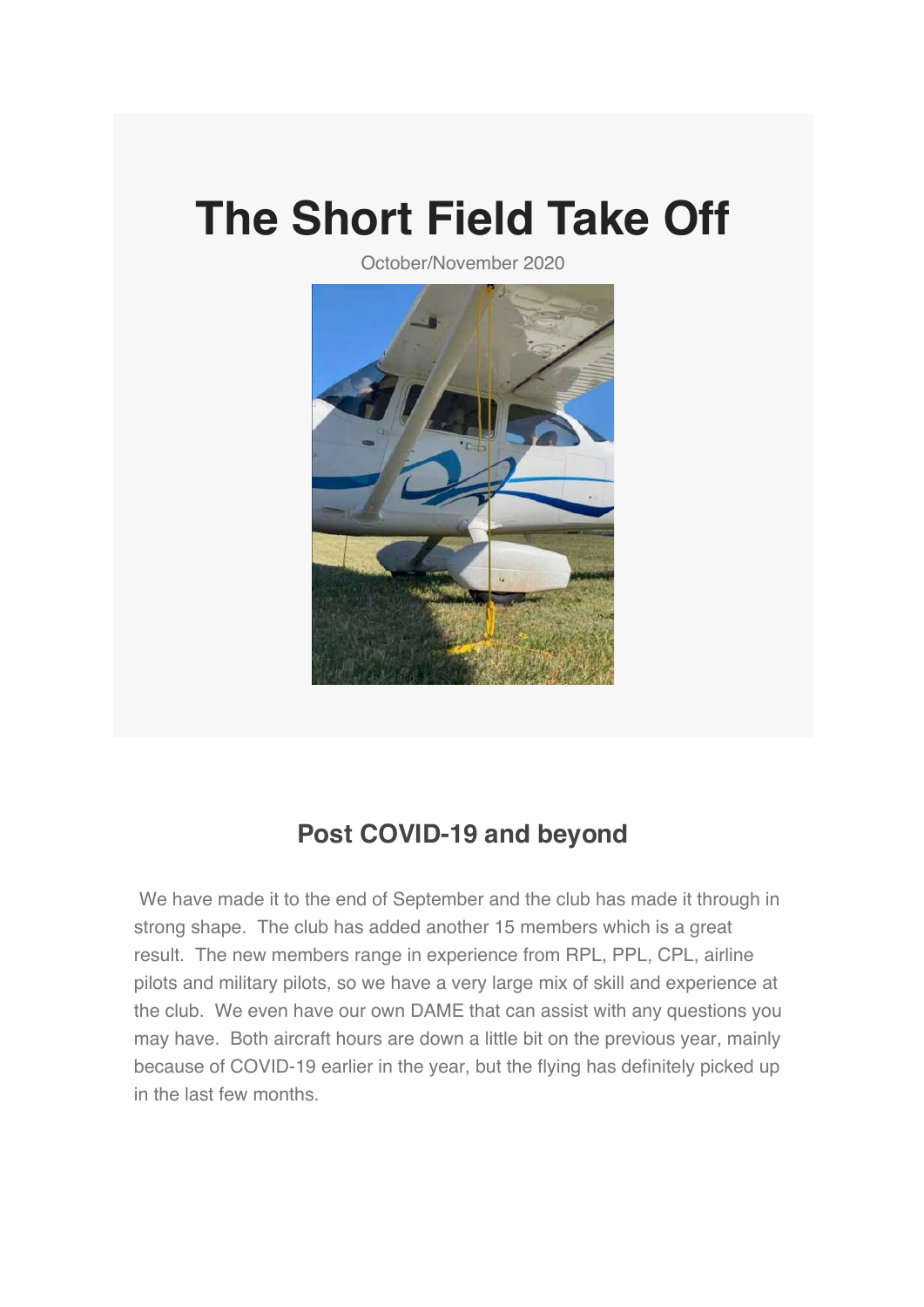

**Garmin Ransomware Attack**

Interesting story out of the US that affected Garmin and the G1000. How our reliance on technology can come undone and that we should be prepared for unforeseen issues when we are flying, especially if you are away from Jandakot and the system goes down. Make sure you have a back up to get home. Click here for the full story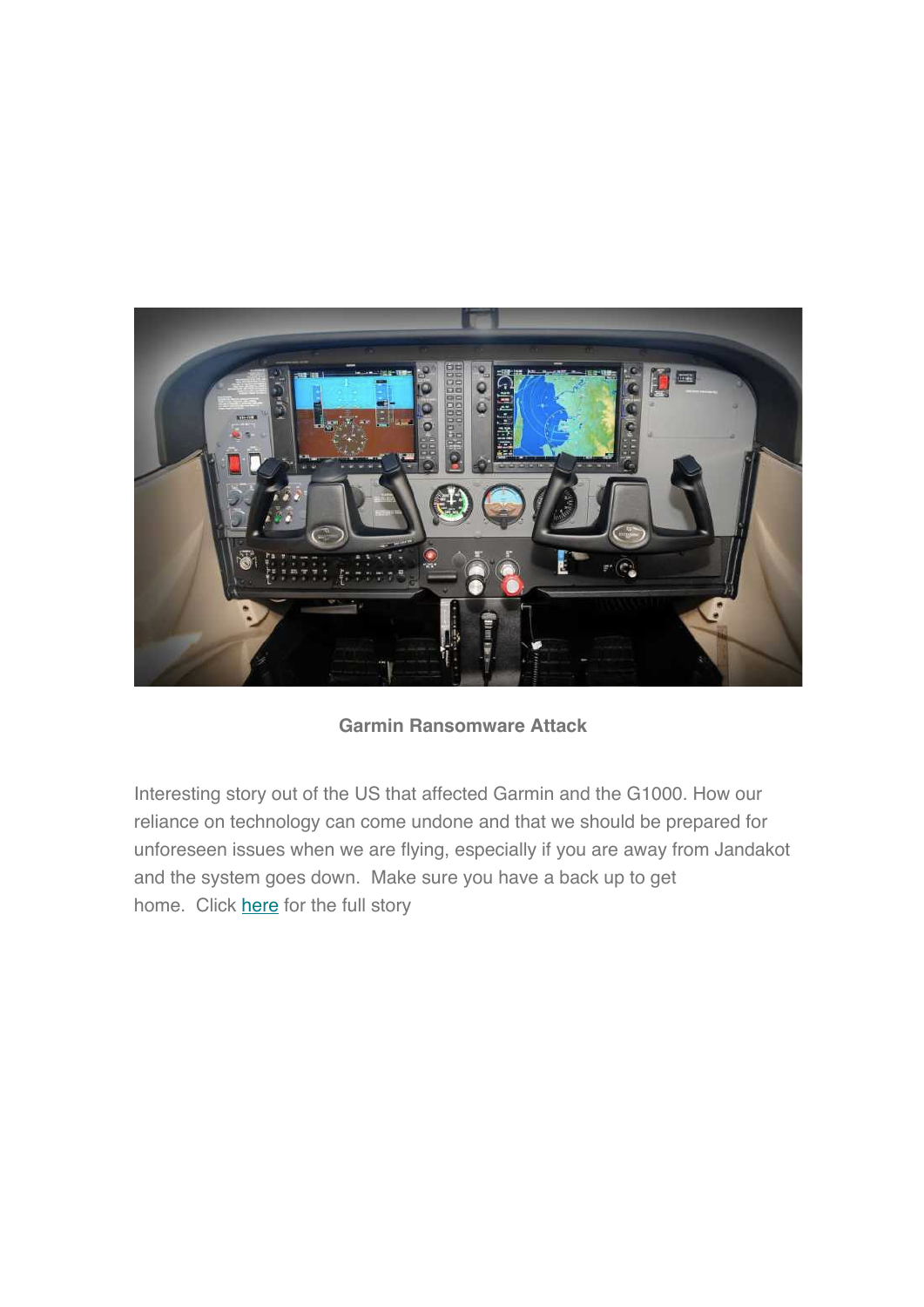

**Flight Schedule Pro**

Look out for future upgrades when using FSP. Dockets might become a thing of the past. Check out your flight when you leave and check in your flight when you return. Do your own billing, pay via the app, all before you step out of the aircraft. We currently have a sub-committee looking into making your billing experience seamless. FSP can notify you when your AFR is due or your medical is approaching the end of its currency.

Log in to FSP to update your profile. Search you name and then click on documents. Fill out your details and you're all set.

Youtube is a great resource for FSP if you have any doubts on how to use it. Click here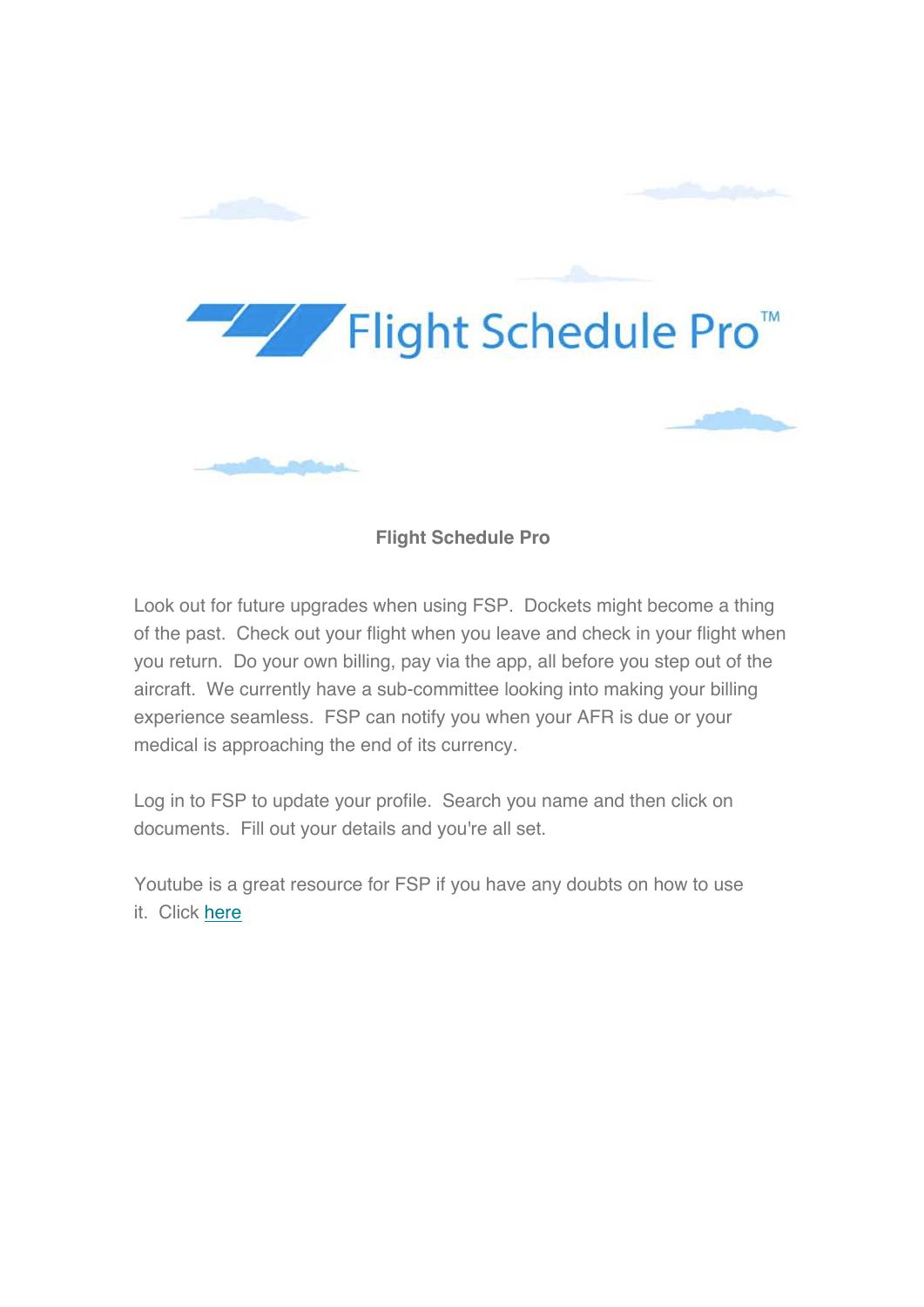

# **2020 Lynton Station Fly-In**

KXW made the journey north for this years fly in. This fly-in is starting to gain some traction with double the number of aircraft attending this year compared to last year. As always Jenny and Greg put on a great show, nice dinner, huge bonfire and then a BBQ breakfast in the morning. The weather on the way up was a bit marginal and KXW varied between 2500 and 4500 ft. The way home was all big blue sky on the Sunday. Thanks to the Mid West Aero club for organising and also to Shine Aviation for letting us use their bowser on Sunday. Follow Aviation Unenthusiast on Facebook to see more photos and videos of the day.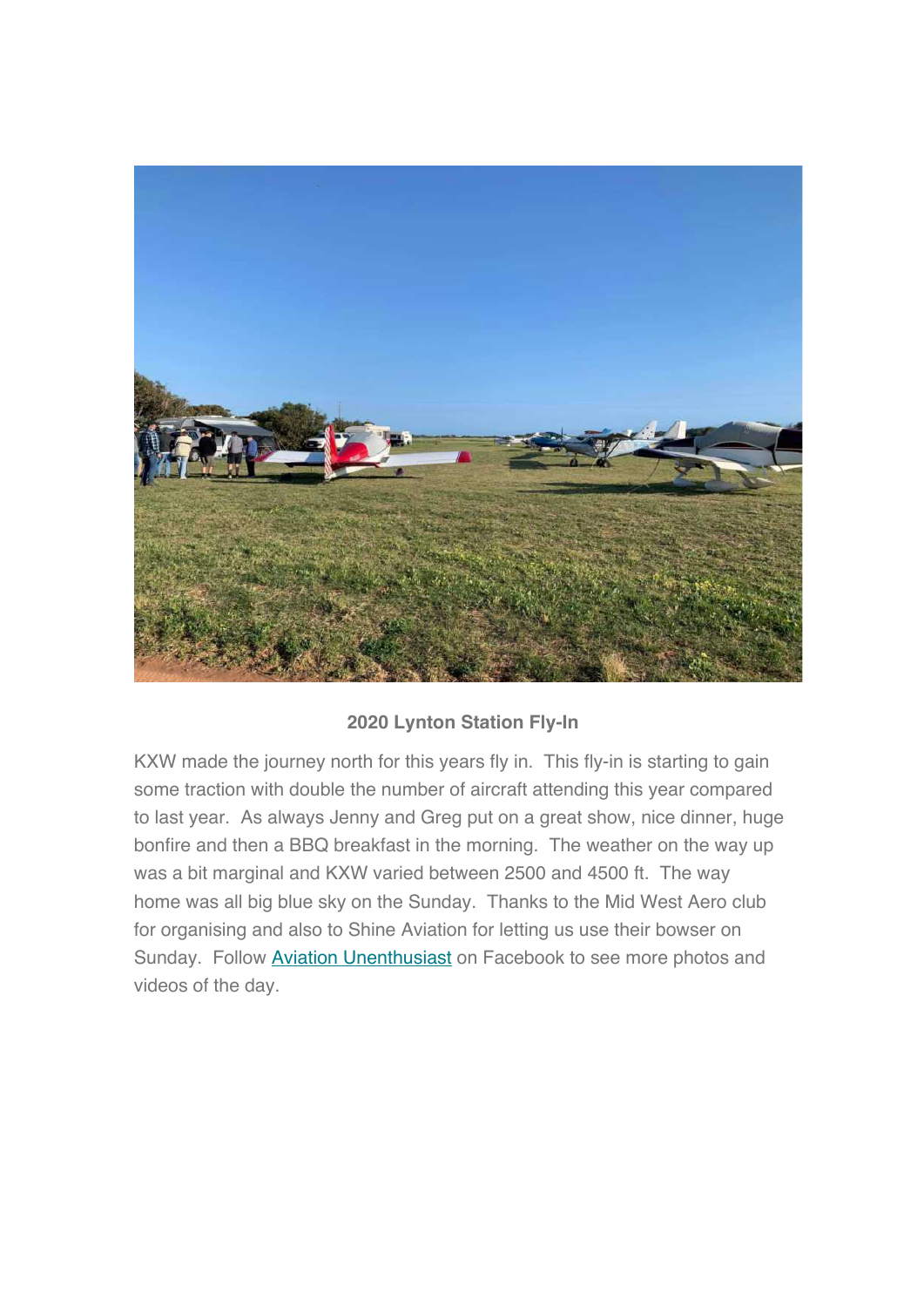



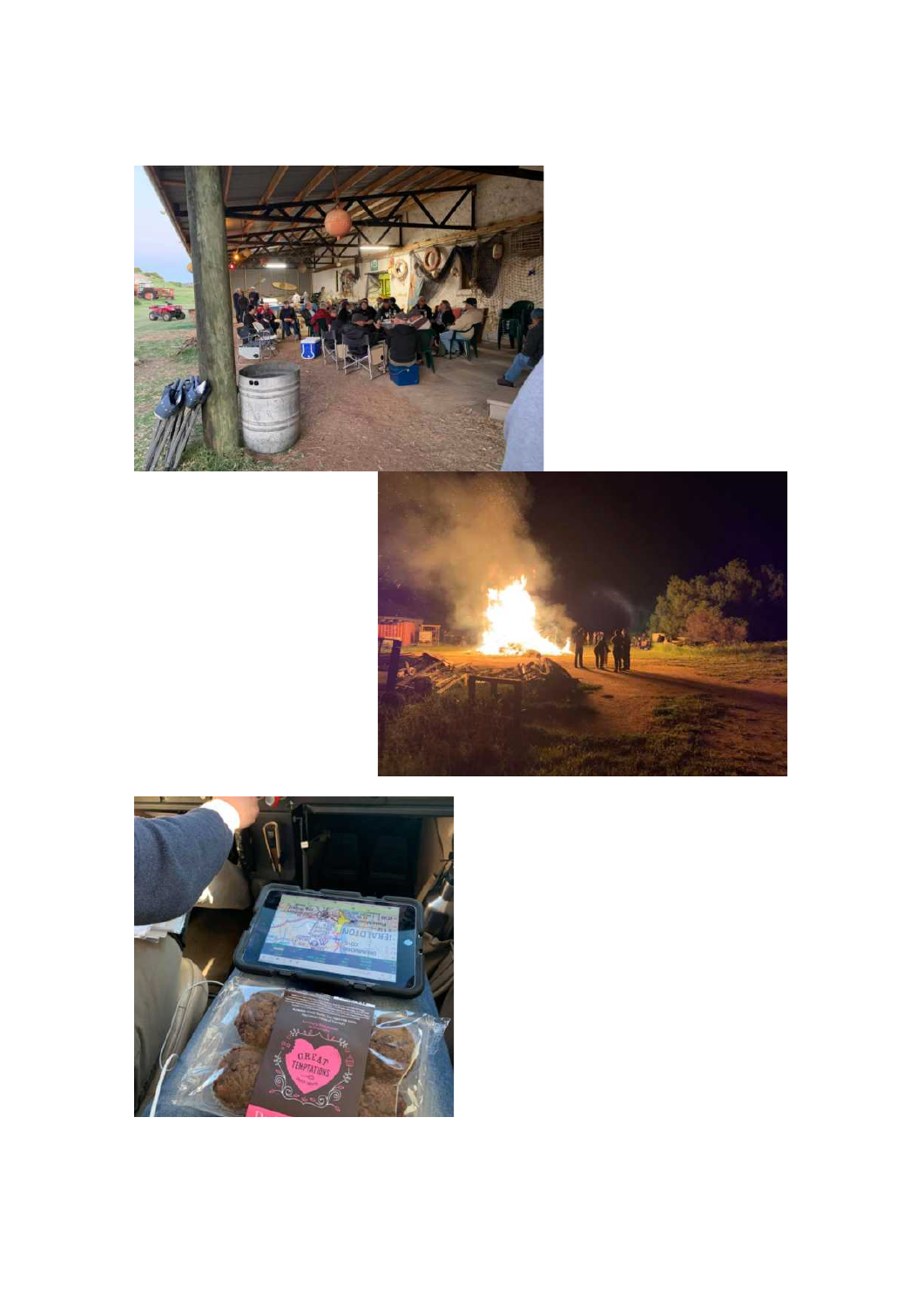

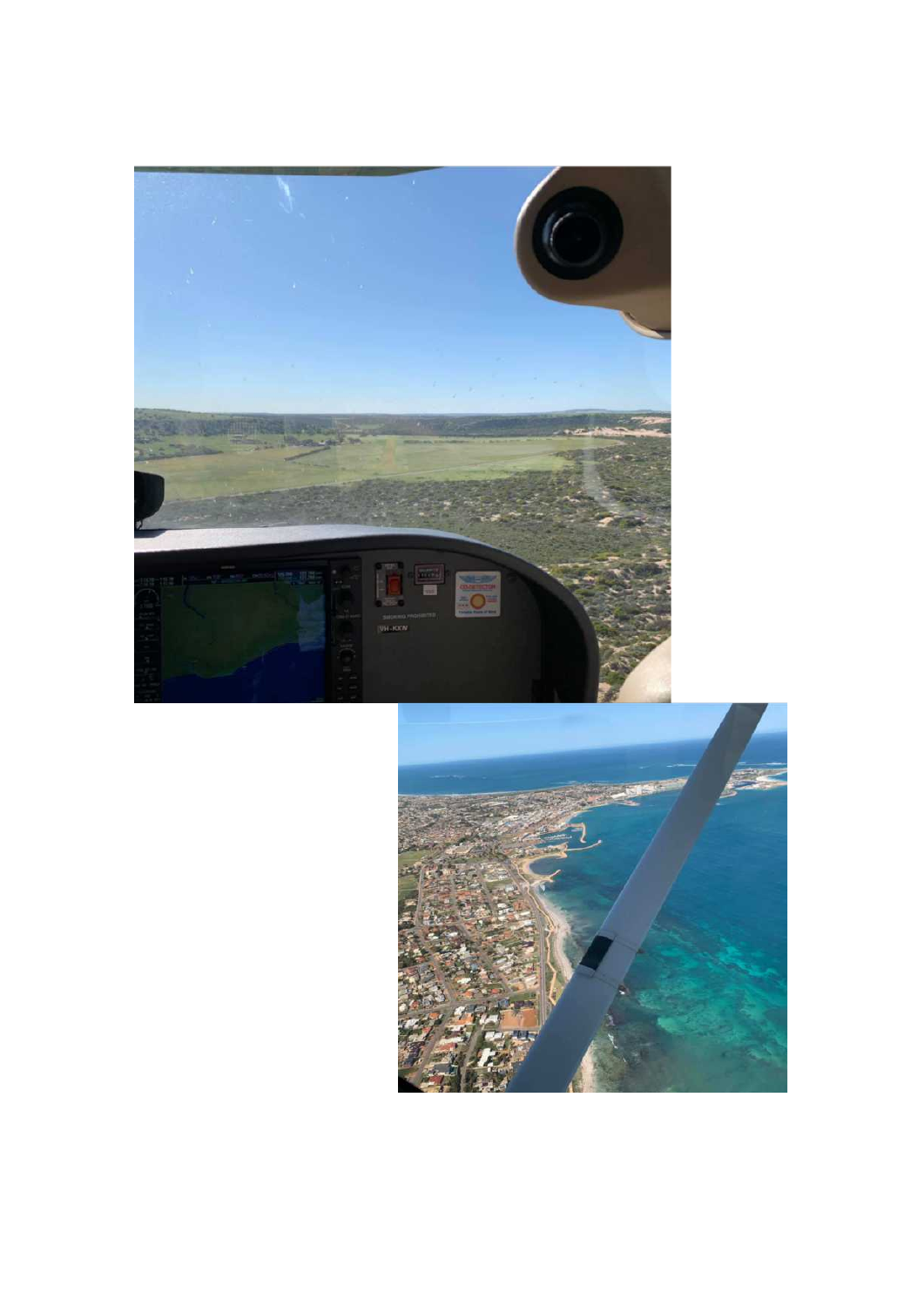

**Battle of Britain 80th Anniversary Dawn Patrol**

KXW joined the armada and represented the club at the 80th Anniversary of the Battle of Britain. (CYQ went US the night before). Braam Coetzee and a couple of friends joined the 172 formation for the early morning flight. The briefing was inside the RACWA hangar at 5:15am with the first formation taking off at 6 a.m. Early morning pre-flight of 35 aircraft in the dark with head lamps and torches was one of the more unusual sights. Thanks to Braam and his two mates, Garth Pienaar and Philip Niman (both ex South African military), for the photos. On return to YPJT, RACWA put on a breakfast and also had a guest speaker.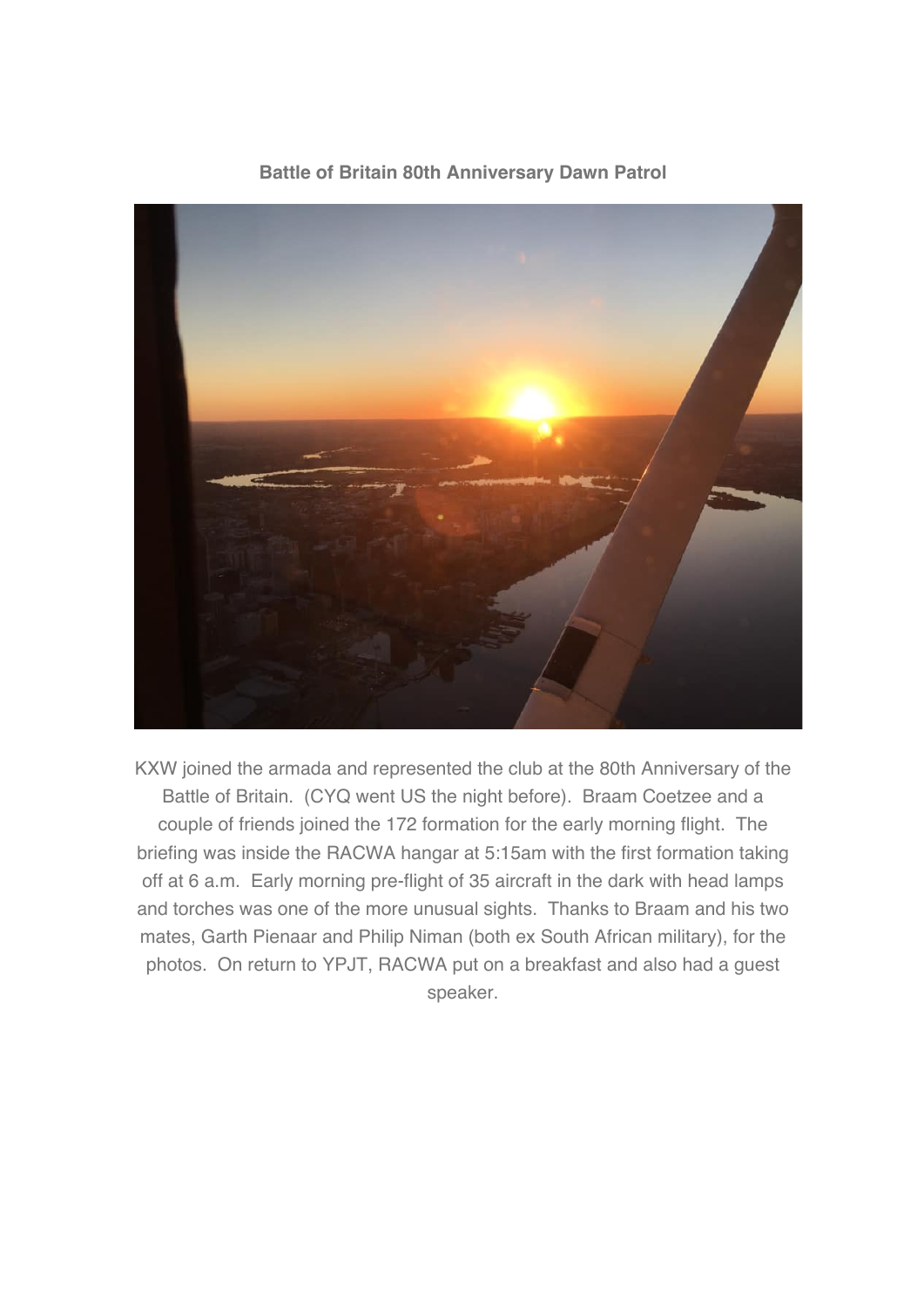|                                                                                     | FIRE FLUNTTANGMERE FLT                                       | BATTLE OF BRITAIN DAWN PATROL                                                                        |                                                                             |                                  |
|-------------------------------------------------------------------------------------|--------------------------------------------------------------|------------------------------------------------------------------------------------------------------|-----------------------------------------------------------------------------|----------------------------------|
| HELORIDGE<br>VI. SURACE<br><b>BERRYMAN</b><br>1 WELLS<br><b>DIMENNIA</b><br>V EMERY | CM2 R BURNS<br>CI82 R CHALLEN<br>CDZ ISTEIN<br>$C172G$ EUMNS | $C172$ <b>B</b> COETZEE<br>CITE S CUMMUNGHAM<br>PAZ8 I WRIGHT<br>$P$ A22 P MALEY W $AV$ 97 D EBELING | CISZ O CURREY<br>CISZ L CARCIA<br><b>CISZ M GRAVILLE</b><br>ICIS2 M STENSON | DUXFORD<br>DHC1 W. REY<br>CISOTE |
| ALBONICO                                                                            |                                                              |                                                                                                      |                                                                             |                                  |

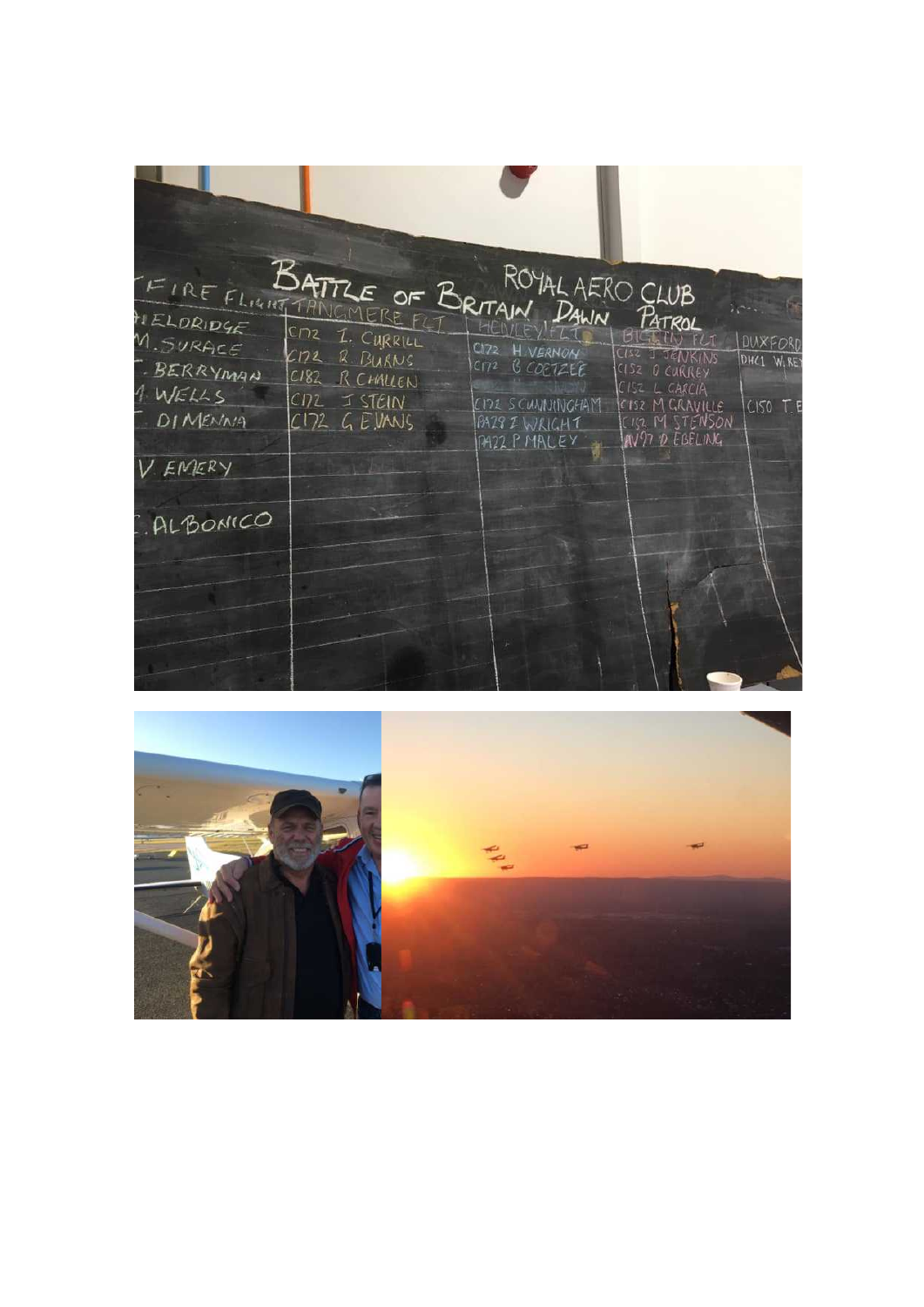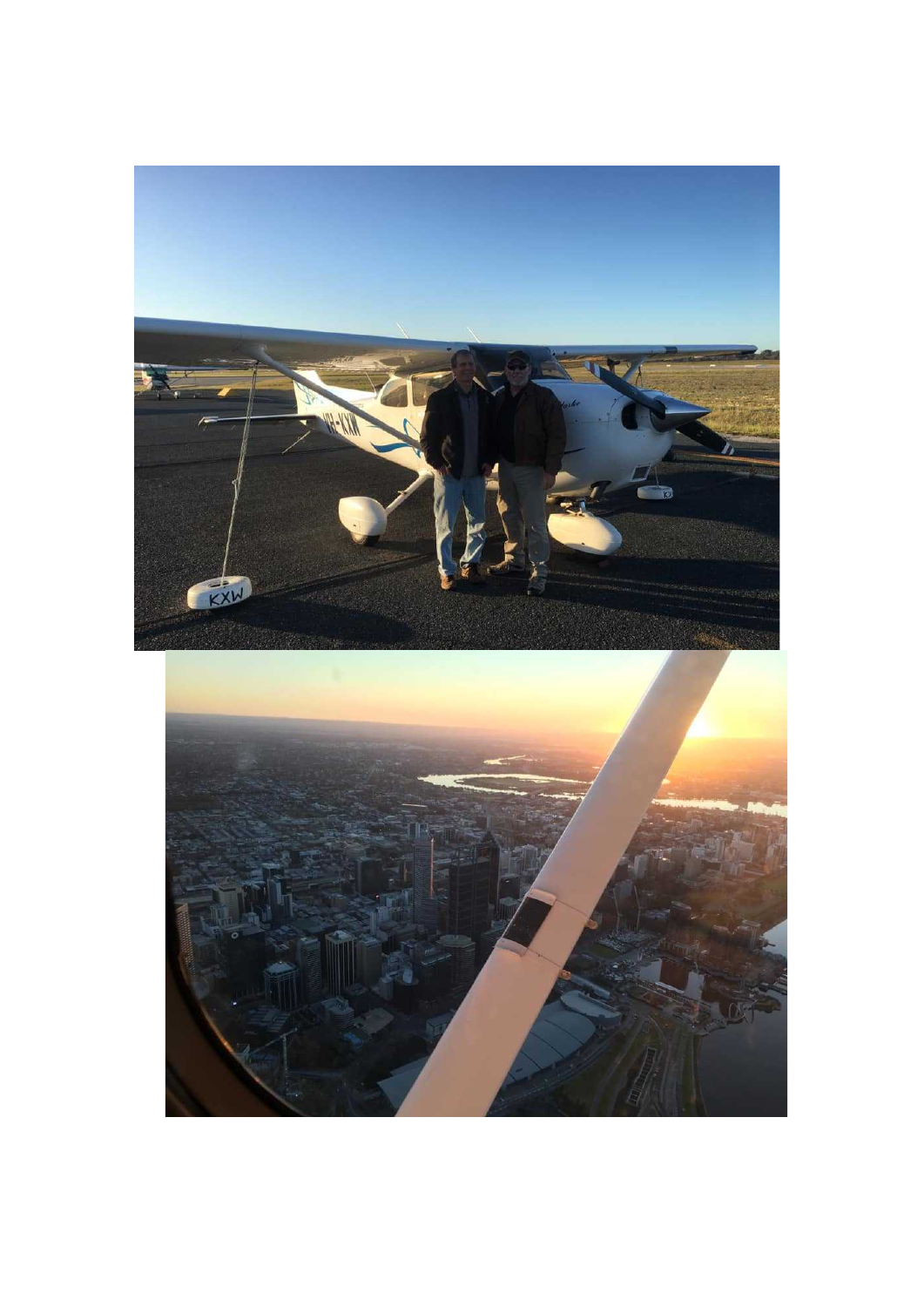

**Why Hangar an aircraft? Tie-downs v Hangar.**

Both of our aircraft at YPJT are currently on outside tie-downs. This offers great convenience but also some significant costs.

The cost of a tie-down is usually significantly lower than hangaring. However, keep in mind that aircraft exposed to the elements will likely experience more wear and tear and require more maintenance and repairs than those stored indoors. Resale of aircraft not stored in hangars is significantly less than those that are.

Some of the drawbacks of storing aircraft in a hangar, especially multiple aircraft, is hangar "rash". This is when an inattentive pilot scrapes the aircraft against a door or wall when pushing the aircraft in and out. There are systems in place to minimise this risk, painted lines on the ground for instance, but even though it's a minimal risk, it is a slight risk nonetheless.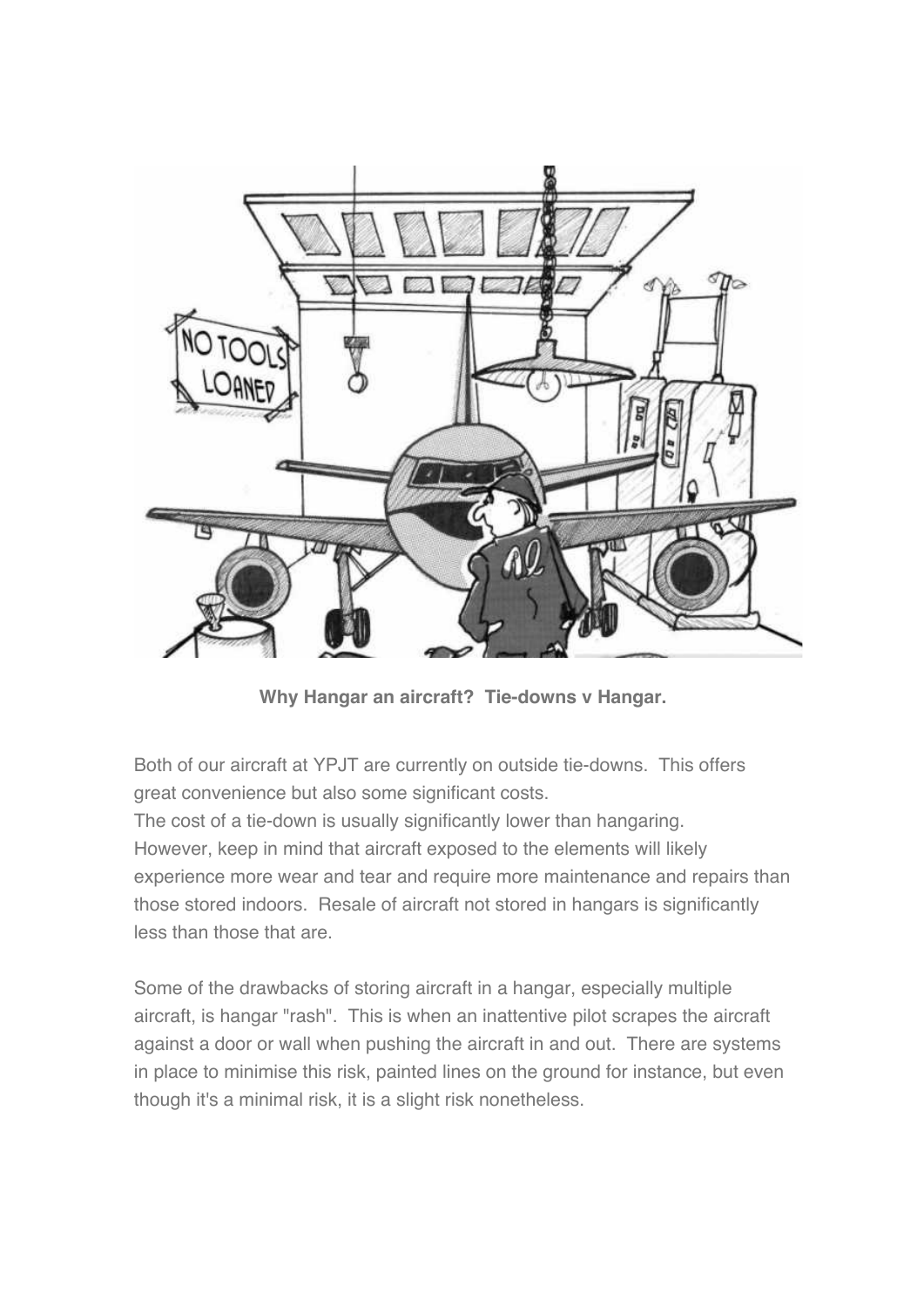Check out some recent aircraft damage in Kununurra.



## **Kimberley storm flips planes at Kununurra Airport**

### **CFC Future Aircraft Considerations.**

With feedback from our members and considering the future of the club, the committee is always looking at various additions/replacements to our current 172 fleet. As part of that process we will look at various aircraft over the coming newsletters so members can provide any feedback about what they want the make up of the clubs fleet to look like.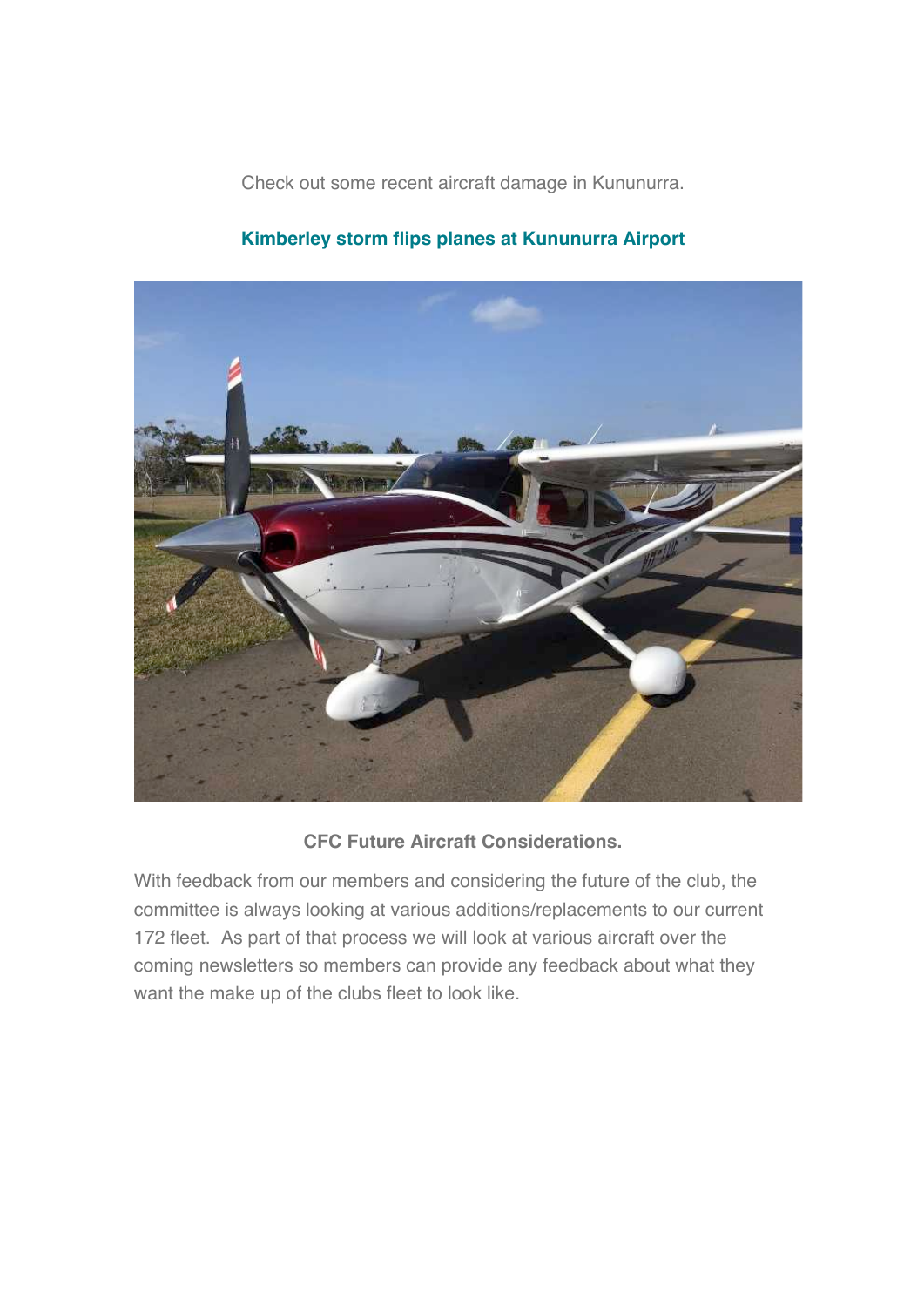# **Specifications (Cessna 182T)**

*Data from* Cessna and AOPA

#### **General characteristics**

- **Crew:** 1
- **Capacity:** 3 passengers
- **Length:** 29 ft 0 in (8.84 m)
- **Wingspan:** 36 ft 0 in (10.97 m)
- **Height:** 9 ft 4 in (2.84 m)
- **Wing area:** 174 sq ft (16.2 m2)
- **Empty weight:** 1,970 lb (894 kg)
- **Max takeoff weight:** 3,100 lb (1,406 kg)
- **Powerplant:** 1 × Lycoming IO-540-AB1A5
- Air-cooled flat-six, 230 hp (170 kW)
- **Propellers:** 3-bladed constant speed

#### **Performance**

- **Maximum speed:** 150 kn (170 mph, 280 km/h)
- **Cruise speed:** 145 kn (167 mph, 269 km/h)
- **Stall speed:** 49 kn (56 mph, 91 km/h)
- Never exceed speed**:** 175 kn (201 mph, 324 km/h)
- **Range:** 930 nmi (1,070 mi, 1,720 km)
- **Service ceiling:** 18,100 ft (5,500 m)
- **Rate of climb:** 924 ft/min (4.69 m/s)

How much does one of these cost? Click here to find out.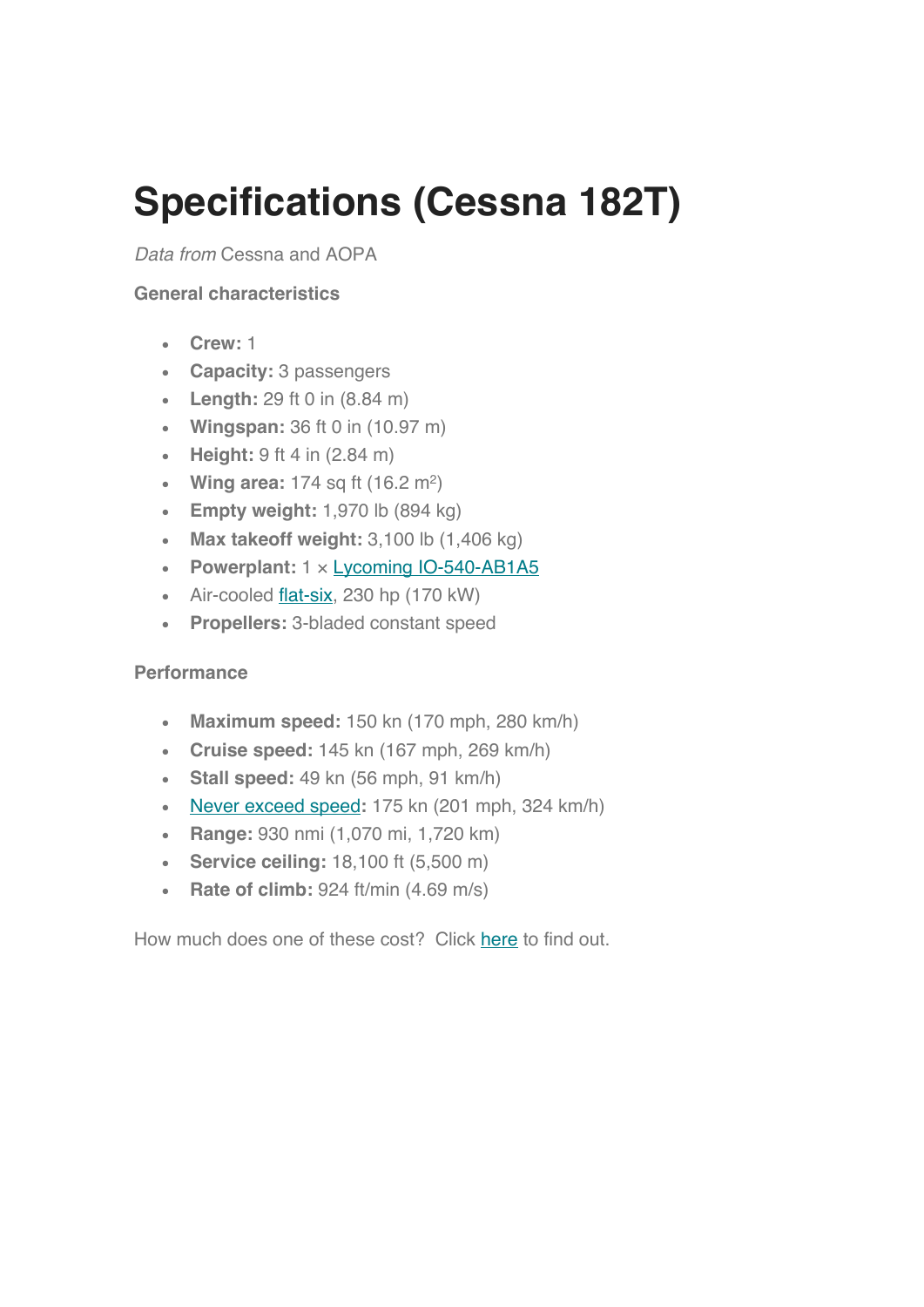

# **Upcoming Fly-ins**

Remember to follow the WA Aviators and Events Facebook page for all the latest Fly in information around Western Australia.

- 1. Katanning 10th October 2020
- 2. RACWA Open Day 3rd October 2020

If you are keen to link up with other pilots to go to these fly ins please email the club and we can get it organised for you.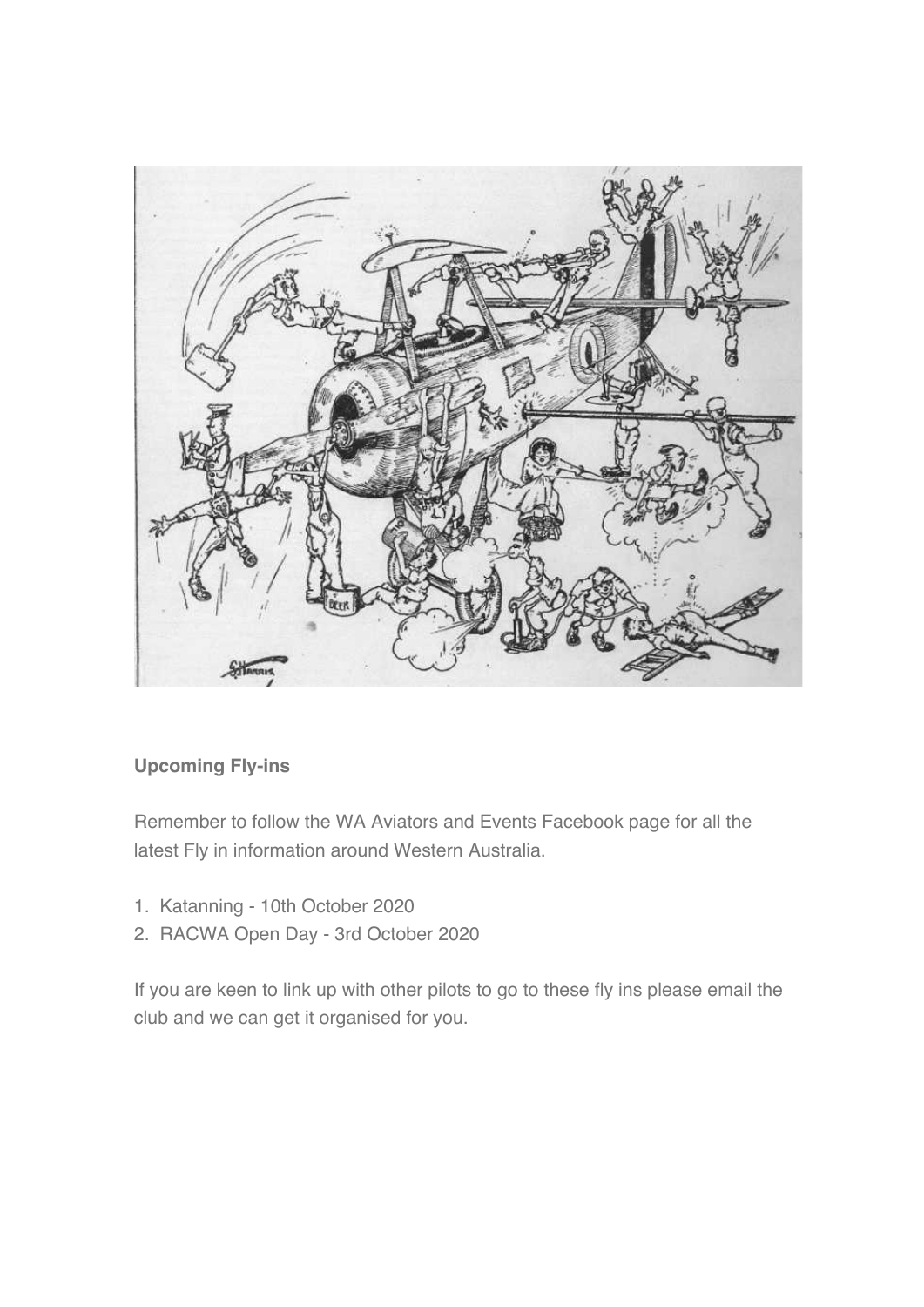

### **Perth Warbirds Exclusive Offer**

Exclusive Offer for Curtin Flying Club Members from Warbirds Perth. Have you ever wanted to do your aerobatics endorsement in a Nanchang (VH-NNY)? Aerobatics training @ \$469 per hour (logbook / VDO), this represents a discount of \$30 per hour. This \$469 includes the instructor and brief. Jandakot landing fee remains at \$39.

The AERO + SPIN (retractable gear and CSU endorsement) will be approximately be 5 x 1.0 flights, this would include the necessary Nanchang CJ-6 familiarisation and briefing (first flight) prior to undergoing the aerobatics training.

Contact secretary@curtinflyingclub.com.au for more details.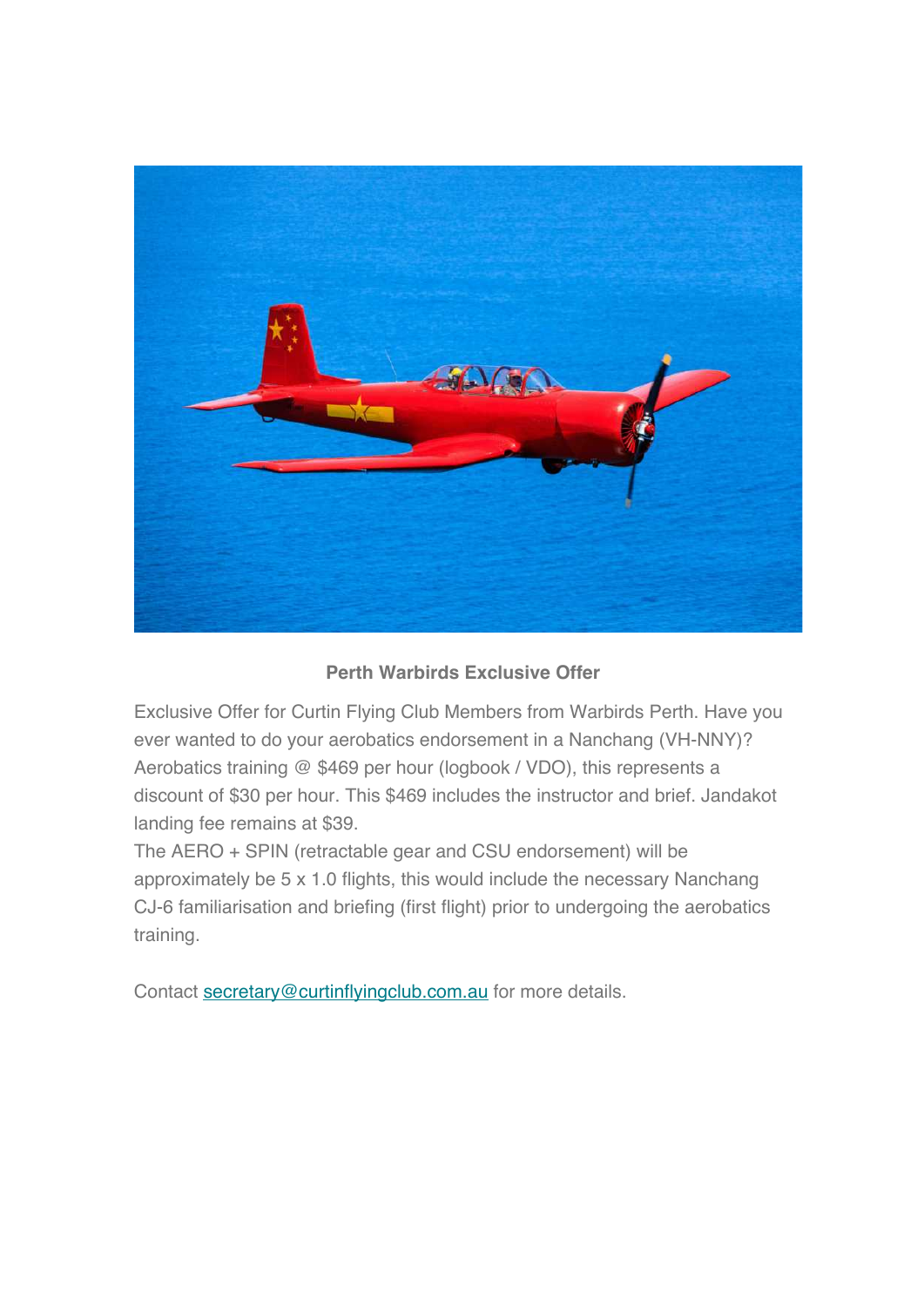

#### **Aircraft Housekeeping**

It's time to start putting covers back on the aircraft. From 1st October 2020 the committee would like to advise that the covers for both aircraft need to be used when you have finished your flight. The covers are stored in the luggage compartment of the aircraft when flying.

When leaving the aircraft after a flight please ensure the following tasks are done:

- 1. Throttle lock inserted
- 2. Pitot cover attached
- 3. Wheel chock inserted
- 4. Windscreen cleaned
- 5. Window cover installed
- 6. Aircraft tied down
- 7. Rubbish removed

Generally the aircraft are left in a good state but this is just a friendly reminder to make sure you complete the required tasks.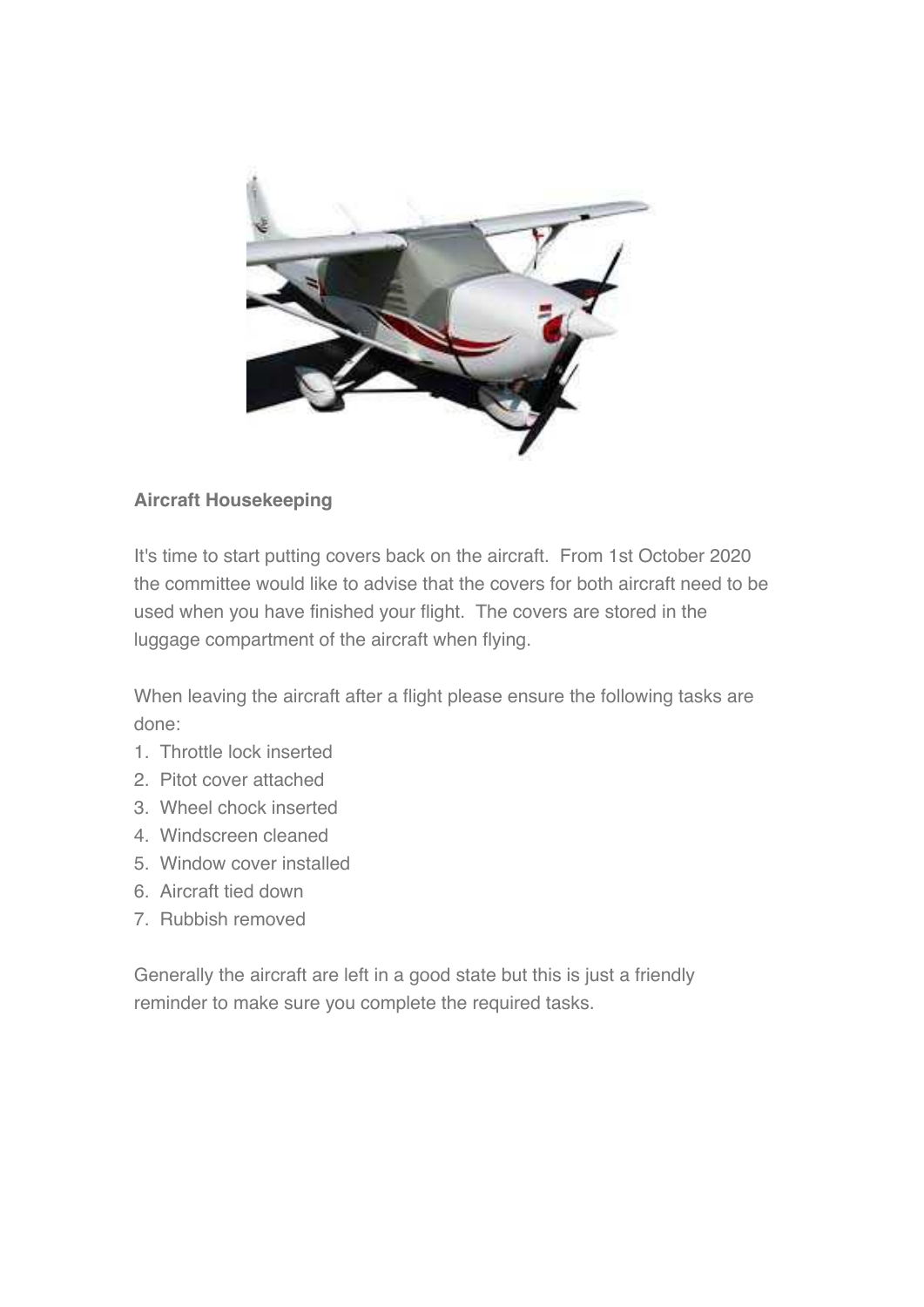

#### **WhatsApp Group:**

A Curtin Flying Club WhatsApp group has been set up. The purpose of this group is for members to be able to contact other members easily who may want to cost share flights.

We believe there are a number of benefits of linking up with other members to go flying:

- 1. Makes flying more affordable
- 2. A great way to learn new skills from another pilot.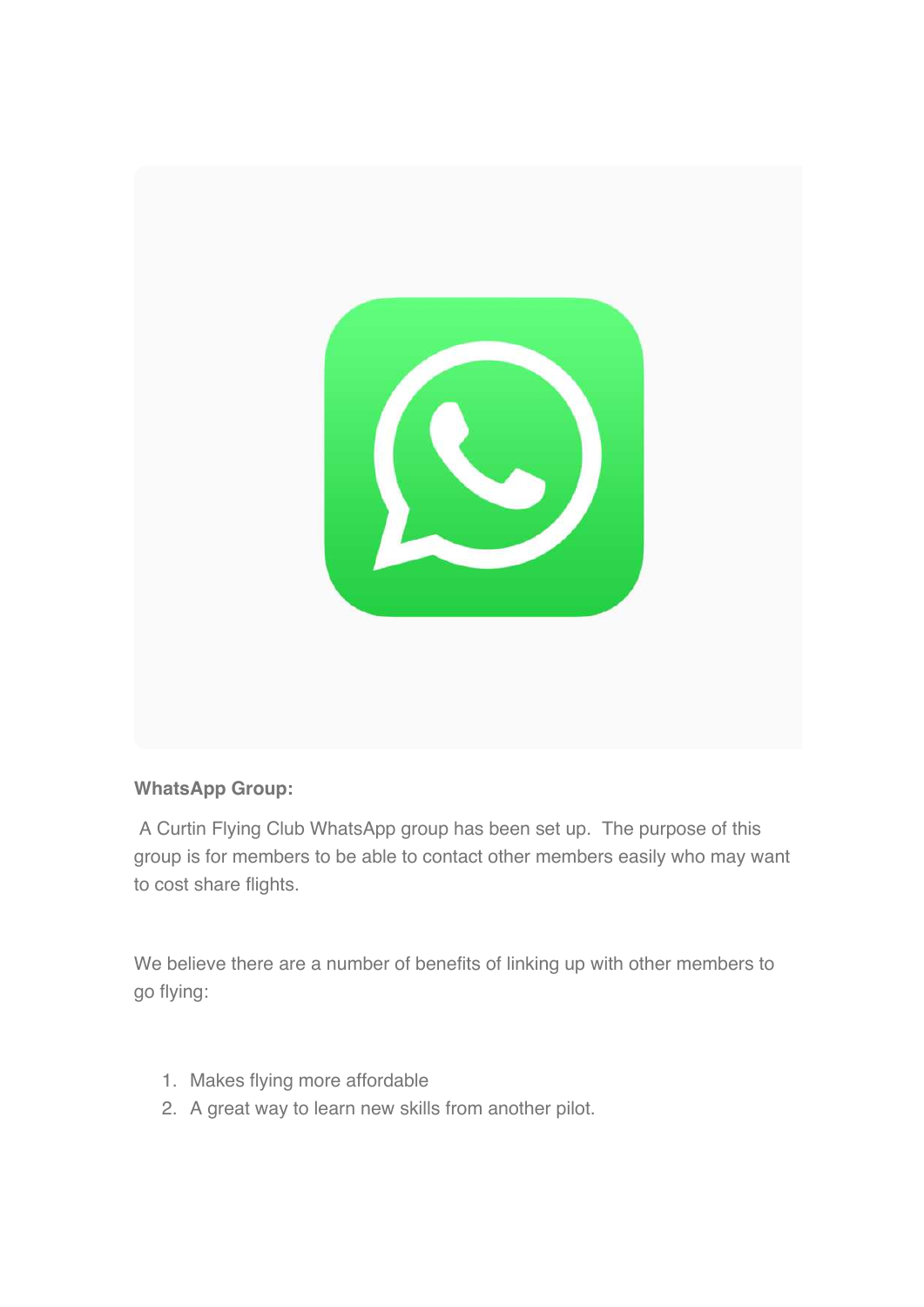- 3. Having another set of eyes and ears improves safety.
- 4. Improves the camaraderie amongst members of the club
- 5. Increases the hours the aircraft are being utilised by flying which may eventually lower overall costs of the aircraft.

If you want to join the WhatsApp group please email me, Chris Albonico, socialmedia@curtinflyingclub.com.au or send me a text on 0412515459 and I can add you to the group.



**G1000 Course - update: we will have a date ASAP**

The club is considering running a G1000 course for all those that want to take their G1000 knowledge to the next level. At this stage the course would cover:

- Intro and quick overview PFD, MFD, Audio Panel, Startup, DB status, QNH, big red button
- AP On/off, FD, Status Display
- Pre-flight testing
- HDG mode
- Alt hold, VS (descend) & FLC (climb) modes
- Nav mode (GPS)
- Direct To and Nearest
- Flight plans (incl. in-flight insert and delete waypoints, activating legs etc)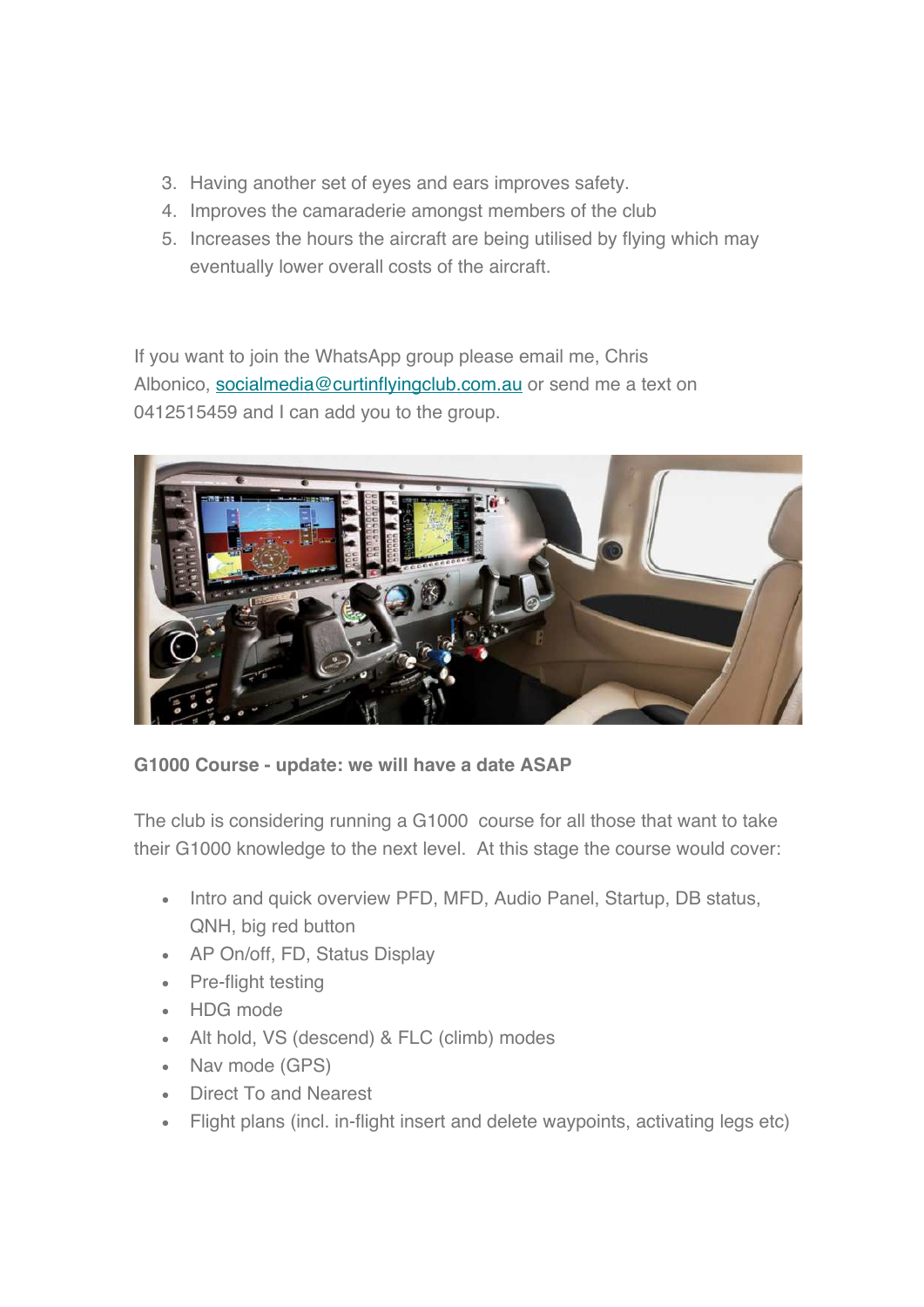• Emergencies: e.g. AP breaker

Optional topics

- Fuel management, fuel remain, map range
- Lean assist
- PFD & MFD screen setup options
- OBS mode
- VOR nav

If you would like to see other topics covered please email socialmedia@curtinflyingclub.com.au and we can add it to the course.



# **Logo Design**

The Short Field Take-off could do with a new logo. If anyone out there has any ideas for a new logo or would like to submit a logo please email socialmedia@curtinflyingclub.com.au